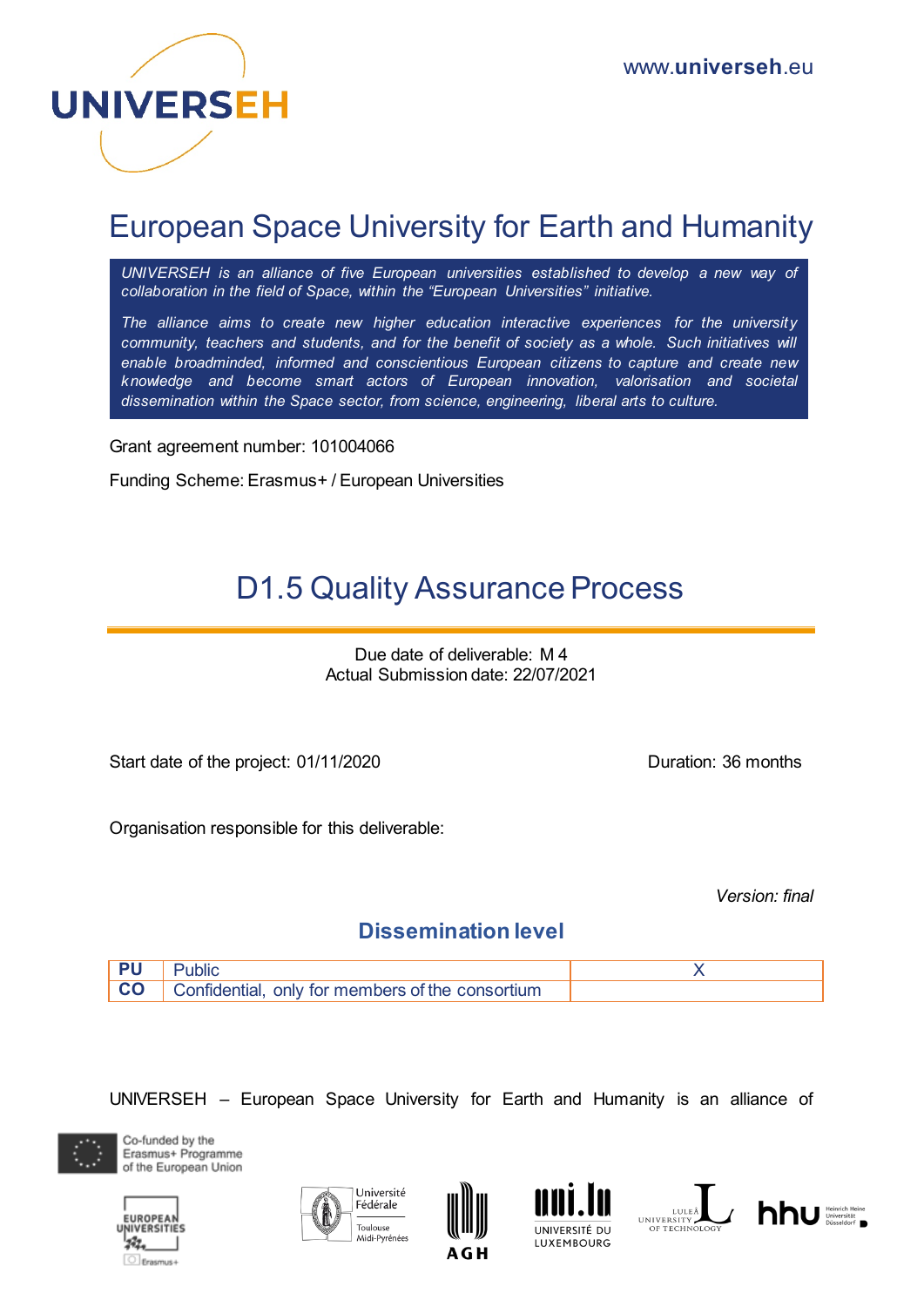

## **Document History**

| Version Date |          | <b>Author</b>  | <b>Partner</b> | <b>Summary of main changes</b> |
|--------------|----------|----------------|----------------|--------------------------------|
| 1.0          | 22/07/21 | Hélène Gentils | UT             | N/A                            |
|              |          |                |                |                                |
|              |          |                |                |                                |
|              |          |                |                |                                |

UNIVERSEH – European Space University for Earth and Humanity is an alliance of



Co-funded by the Erasmus+ Programme of the European Union











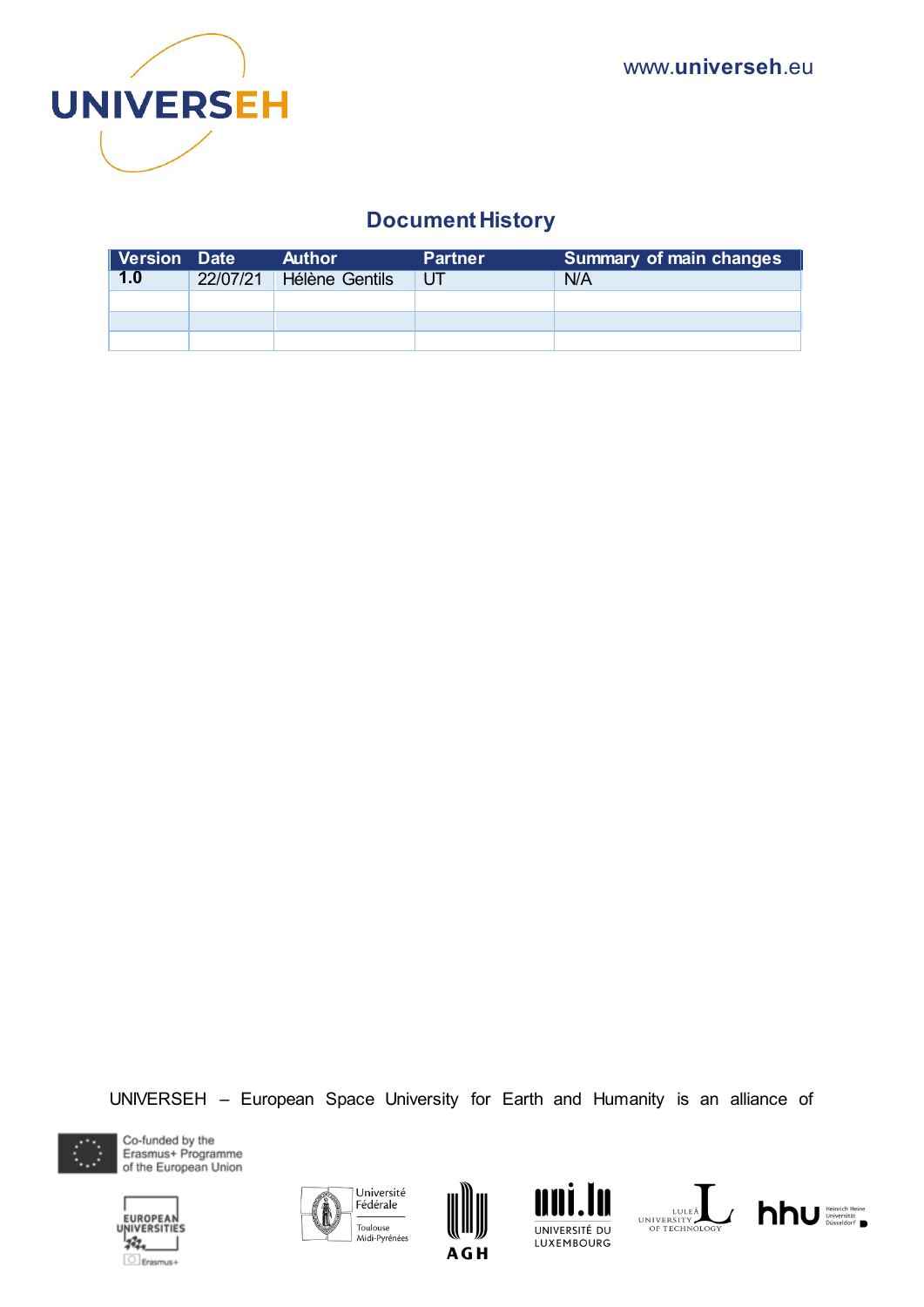

#### **Introduction**

The Quality Assurance Process for UNIVERSEH has been drafted by the coordinator, with input from work package leaders. It has been discussed and amended by the Quality Assurance Committee.

This deliverable is made up of two documents:

- the UNIVERSEH Quality Assurance Process – describing all the steps and people involved in the monitoring of quality in UNIVERSEH

- the UNIVERSEH Quality Monitoring Table detailing 2 types of indicators:
- Performance indicators quantitative achievement of our objectives;
- Quality indicators quality of the project's achievements.

UNIVERSEH – European Space University for Earth and Humanity is an alliance of



Co-funded by the Erasmus+ Programme of the European Union











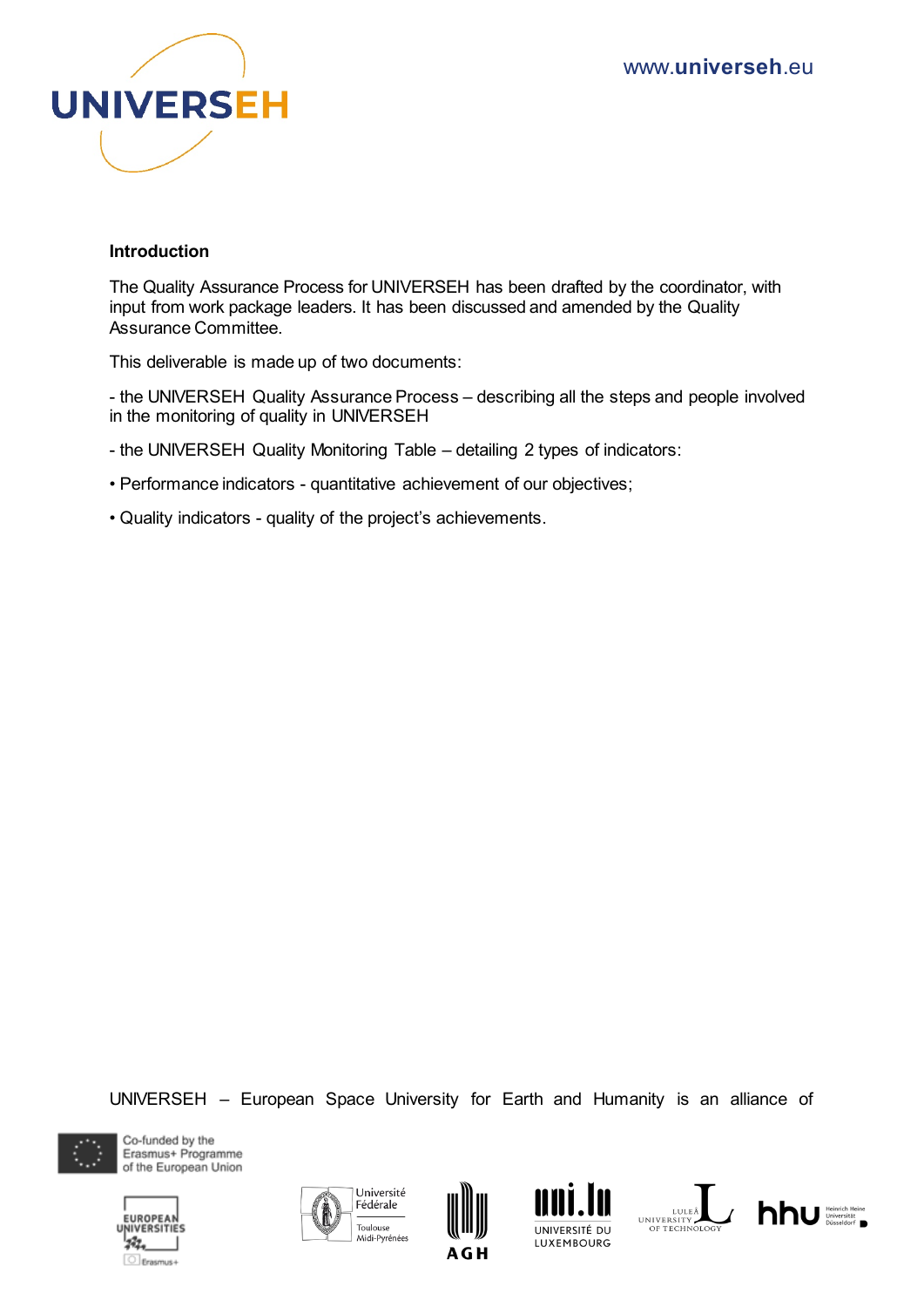

## **Quality Assurance Process**

#### **Introduction**

This document describes the roles and responsibilities of the various people within the UNIVERSEH alliance in charge of the quality assurance process, with the objective of monitoring the quantitative and qualitative implementation of the project activities, ensuring compliance with EU rules and with the global vision of the project.

This will enable the Alliance partners rely on data to constantly adapt the way they are working with an objective of enhancement.

The **UNIVERSEH Quality Monitoring table**, which is made up of the list of performance and quality indicators, is annexed to this **UNIVERSEH Quality Assurance Process**.

#### **References**

The *Standards and Guidelines for Quality Assurance in the European Higher Education*  Area (ESG)<sup>1</sup> recommends taking into account the dual objective of accountability and enhancement at the core of all quality assurance activities. Taken together, these create trust in the higher education institution's performance.

Creating trust is at the core of the UNIVERSEH project, as indeed it aims as acting as a role-model for other Higher Education Institutions and paving the way for the future of higher education in Europe.

A particular attention will also be paid to the work of EUnIQ project, which aims at developing a European Approach for Comprehensive QA of (European) University Networks (EUniQ)

### **Quality Monitoring**

*See Annex 1 - UNIVERSEH Quality Monitoring table*

Twelve objectives have been defined by the Alliance for the project:

- Involvement of students in the development of UNIVERSEH
- Contributing to regional development
- Ensuring a long-term strategy for coordination and management of UNIVERSEH
- Sound financial management and sustainability
- Acting as role-model for other HEI
- Enhancing student, staff and researcher mobility within the Alliance

UNIVERSEH – European Space University for Earth and Humanity is an alliance of

Promoting multilingualism

 $\overline{a}$ <sup>1</sup> [https://www.enqa.eu/wp-content/uploads/2015/11/ESG\\_2015.pdf](https://www.enqa.eu/wp-content/uploads/2015/11/ESG_2015.pdf)



Co-funded by the Erasmus+ Programme of the European Union



Université Fédérale Toulouse Midi-Pyrénées







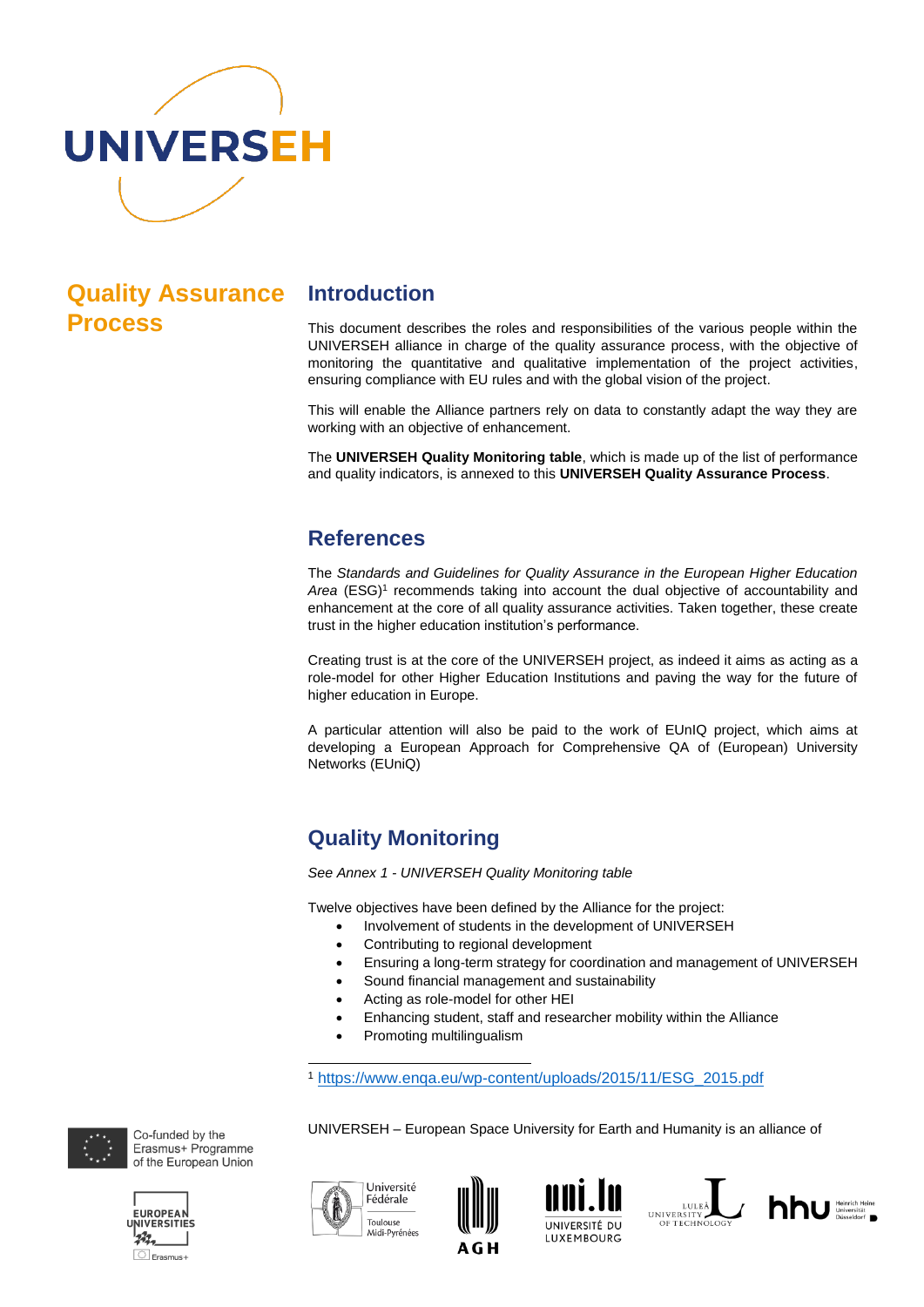



- Offering multi-disciplinary courses to train students for the jobs of today and tomorrow
- Developing innovative approaches to teaching and learning
- Supporting entrepreneurship and innovation mind-set and skills
- Developing university-business cooperation
- Making UNIVERSEH inclusive and more connected to society

For each of these objectives, two types of indicators are established:

- **Performance indicators** aimed at measuring the quantitative achievement of our objectives;
- **Quality indicators** of indicators aimed at assessing the quality of the project's achievements.

For each indicator, either work package(s) leader(s) or governing bodies chairs are identified. They are responsible for collecting the data on an annual basis.

A **UNIVERSEH Quality Monitoring table** is proposed by the coordinator.

The Quality Assurance Committee approves this **UNIVERSEH Quality Monitoring table** during its first meeting, according to the procedures set in its terms of reference. It may amend it at a later stage.

#### **Quality Reports**

The **Quality Reports** are established once a year:

- November 2021 (M12) for the period covering 01/11/2020 to 31/10/2021;
- November 2022 (M24) for the period covering 01/11/2021 to 31/10/2022;
- November 2023 (M36) for the period covering 01/11/2022 to 31/10/2023.

They are based on data selected from the **Quality Monitoring table** and contain the following sections (non-exhaustive list):

- Analysis of the indicators findings for each objective
- Comments and proposed correction measures from the Quality Assurance Committee
- Feedback from students
- Feedback from businesses involved

Once a year, each work package leader is responsible for collecting and collating, from all the project partners, the information necessary to monitor the indicators under their responsibility.

The coordinator establishes a draft report, based on the data collected, analysing the progress made at the Alliance level.

The Quality Assurance Committee reviews the draft report and includes feedback. If the quality level is not as expected, the committee suggests an Action Plan with corrective measures, a timeline and targets to review the implementation of the action plan).

The final version of the **Quality Assurance Report** is approved by the Quality Assurance Committee and presented to the Steering Committee, which agrees on the implementation of the Action Plan.



UNIVERSEH – European Space University for Earth and Humanity is an alliance of









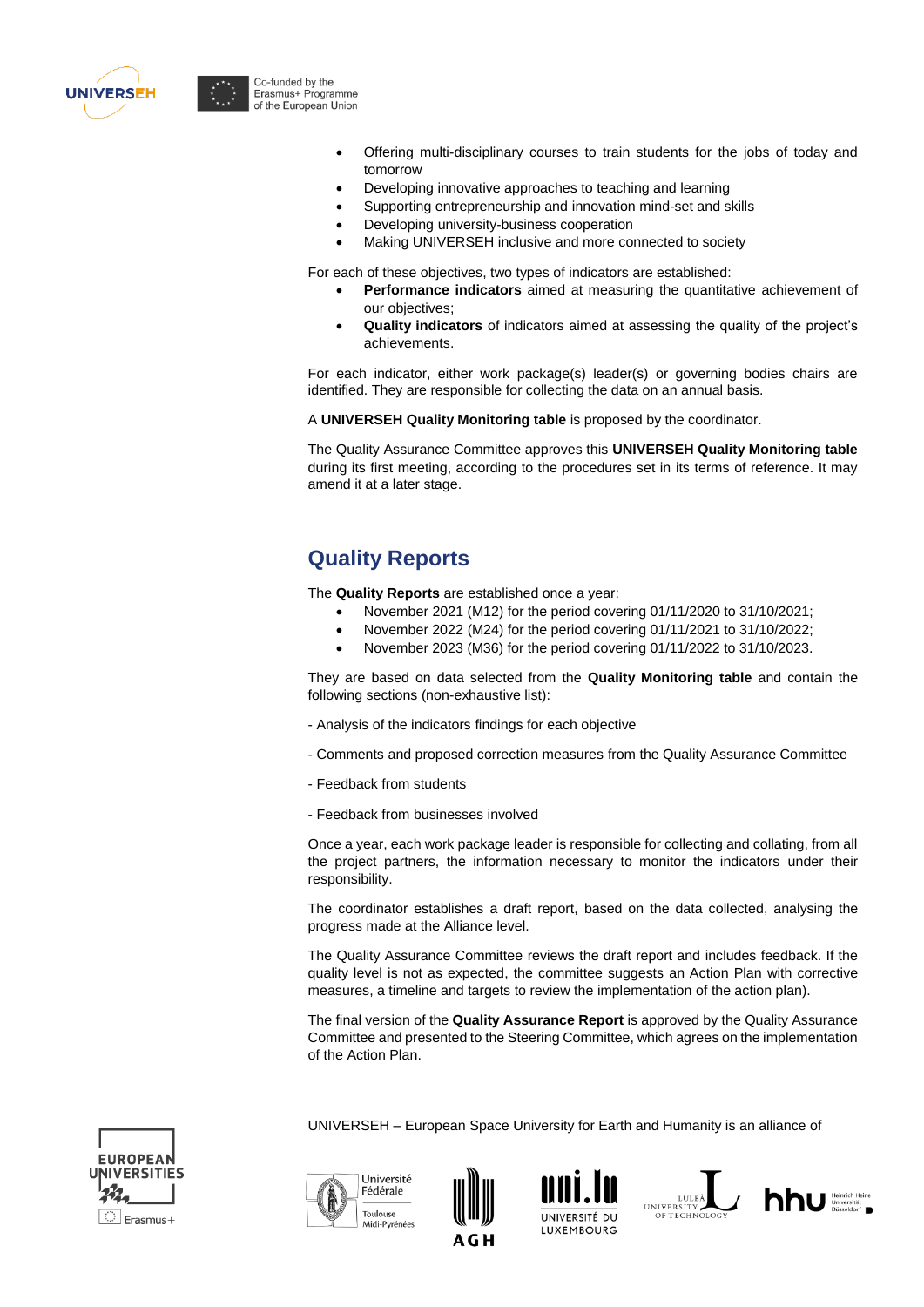

Co-funded by the<br>Erasmus+ Programme<br>of the European Union

Once the Quality Assurance Report is approved, a citizen summary is created, presenting the key figures of the report in one page, published on the project website.



UNIVERSEH – European Space University for Earth and Humanity is an alliance of









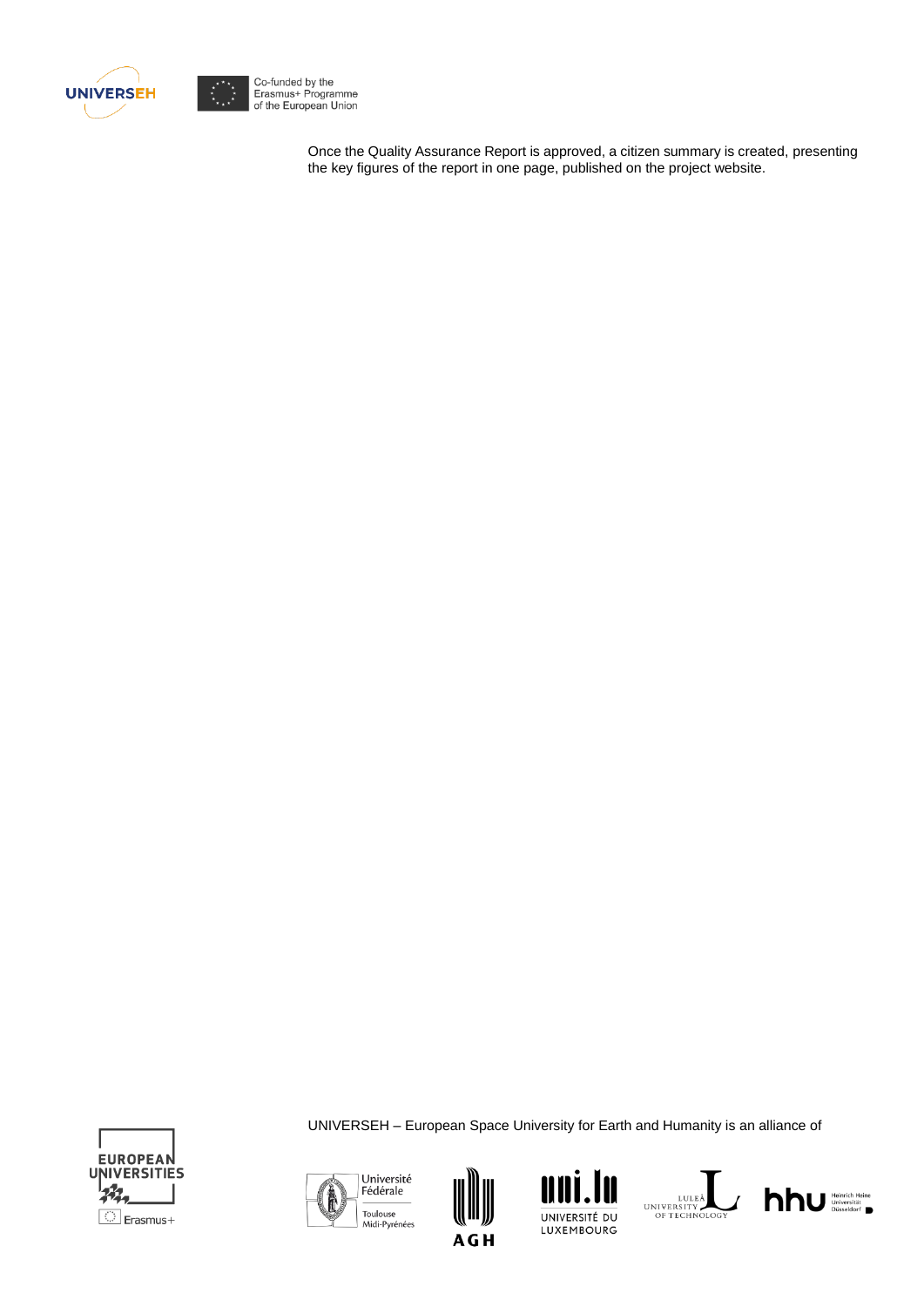

Co-funded by the<br>Erasmus+ Programme<br>of the European Union



**Quality Assurance Process** 



UNIVERSEH – European Space University for Earth and Humanity is an alliance of









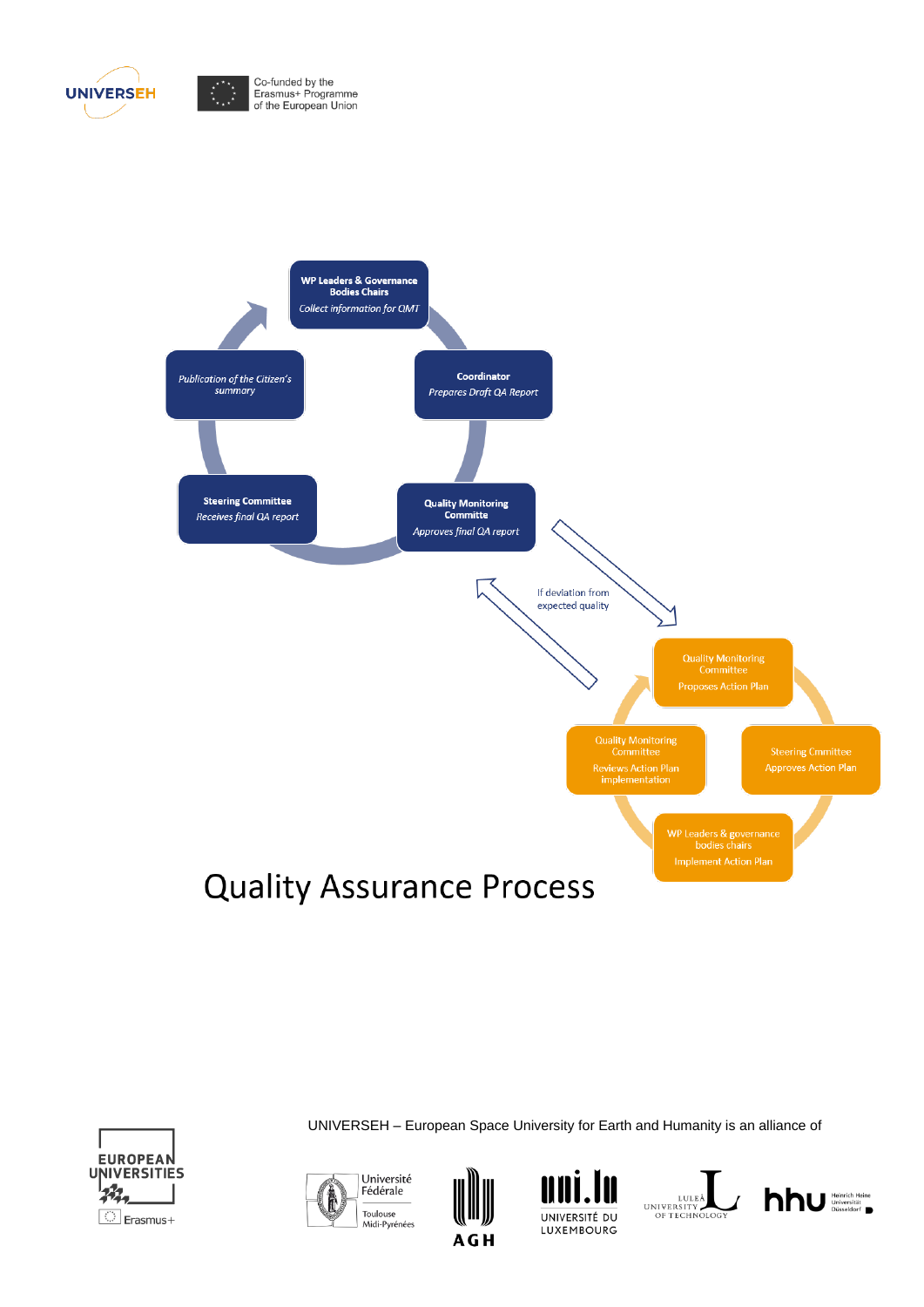| UNIVERSEH QUAIIty monitoring                                                           |                                                                                                                                                                                                                                                                                                                                                                                                                                                                                                                                                                                                                                                                |                                                                                                                                                                                                                                                                                                                                                                                                                                           |                                                                                                                           |  |
|----------------------------------------------------------------------------------------|----------------------------------------------------------------------------------------------------------------------------------------------------------------------------------------------------------------------------------------------------------------------------------------------------------------------------------------------------------------------------------------------------------------------------------------------------------------------------------------------------------------------------------------------------------------------------------------------------------------------------------------------------------------|-------------------------------------------------------------------------------------------------------------------------------------------------------------------------------------------------------------------------------------------------------------------------------------------------------------------------------------------------------------------------------------------------------------------------------------------|---------------------------------------------------------------------------------------------------------------------------|--|
| <b>UNIVERSEH</b><br>objectives                                                         | <b>Performance indicators</b><br>How will we measure the achievement of our objectives?                                                                                                                                                                                                                                                                                                                                                                                                                                                                                                                                                                        | <b>Quality Indicators</b><br>How will we assess the quality of our results?                                                                                                                                                                                                                                                                                                                                                               | How will we progress after 3<br>years?                                                                                    |  |
| Involvement of<br>students in the<br>development of<br><b>UNIVERSEH</b>                | By measuring the number of students involved in the project<br>Number of students involved in governing bodies:<br>Governing Board, Academic Council, Steering Committee,<br>Quality Assurance Committee and Student Council (target:<br>at least 10)<br>Number of activities developped in collaboration with ESN<br>(target: at least 10)<br>Number of student-led activites/events implemented<br>Number of followers on student social media                                                                                                                                                                                                               | By assessing the impact of student involvement in the project:<br>Recognition of student involvement in the project (in diploma<br>supplement? other method?)<br>Evaluation of student's feeling involved in the projet (survey<br>with a 1-6 mark, percentage of 4+ marks)<br>Ratio of students involved in the implementation of the project<br>activities compared to staff / professors<br>Creation of a UNIVERSEH alumni association | improve as per survey data,<br>increase ratios<br>increase in number of members<br>of the UNIVERSEH alumni<br>association |  |
| <b>Contributing to</b><br>regional development                                         | By measuring UNIVERSEH activities having a potential<br>economic impact:<br>Number of activities organised with the support of local<br>and regional stakeholders<br>Number of job offers collected from local and regional<br>stakeholders<br>Number of internship offers collected from local and<br>regional stakeholders<br>Number of start-ups created by UNIVERSEH alumni                                                                                                                                                                                                                                                                                | By assessing the impact of UNIVERSEH on the regional<br>economy of partners' areas:<br>Number of UNIVERSEH students finding jobs in the Alliance<br>partner's regions<br>Number of UNIVERSEH students finding an internship in the<br>Alliance partner's regions                                                                                                                                                                          |                                                                                                                           |  |
| Ensuring a long-term<br>strategy for<br>coordination and<br>management of<br>UNIVERSEH | By measuring the steps towards the a long term strategy for<br><b>UNIVERSEH:</b><br>Design of a common diploma supplement<br>Number of people involved in the UNIVERSEH Alliance<br>governance (Governing Board, Steering Committee, Student<br>Board, Academic Council, Quality Assurance Committee<br>and Advisory Board)<br>Number and frequency of governing bodies meetings<br>(Governing Board, Steering Committee, Student Board,<br>Academic Council, Quality Assurance Committee and<br><b>Advisory Board)</b><br>Number of users of the European Student Card<br>Number of meetings to define the shape of a potential<br>legal entity for UNIVERSEH | By assessing how the long-term strategy is being implemented:<br>Adoption of the diploma supplement by all partners and third<br>parties<br>Number of diploma supplement awarded by the end of the<br>project<br>Creation and/or roadmap for the creation of a legal entity for<br><b>UNIVERSEH</b>                                                                                                                                       | Number of diploma supplement<br>awarded increasing,<br>creation/functionning of the legal<br>entity                       |  |
| <b>Sound financial</b><br>management and<br>sustainability                             | By monitoring the project budget is spent:<br>Number of joint EU project submitted for funding<br>Variation rate between planned budget and actual spent                                                                                                                                                                                                                                                                                                                                                                                                                                                                                                       | By assessing the quality of financial management:<br>Number of joint EU projects approved<br>Amount of complementary funding received<br>Positive EU-commissioned audit conclusions                                                                                                                                                                                                                                                       | improving for the follow-up project                                                                                       |  |

## **UNIVERSEH Quality monitoring**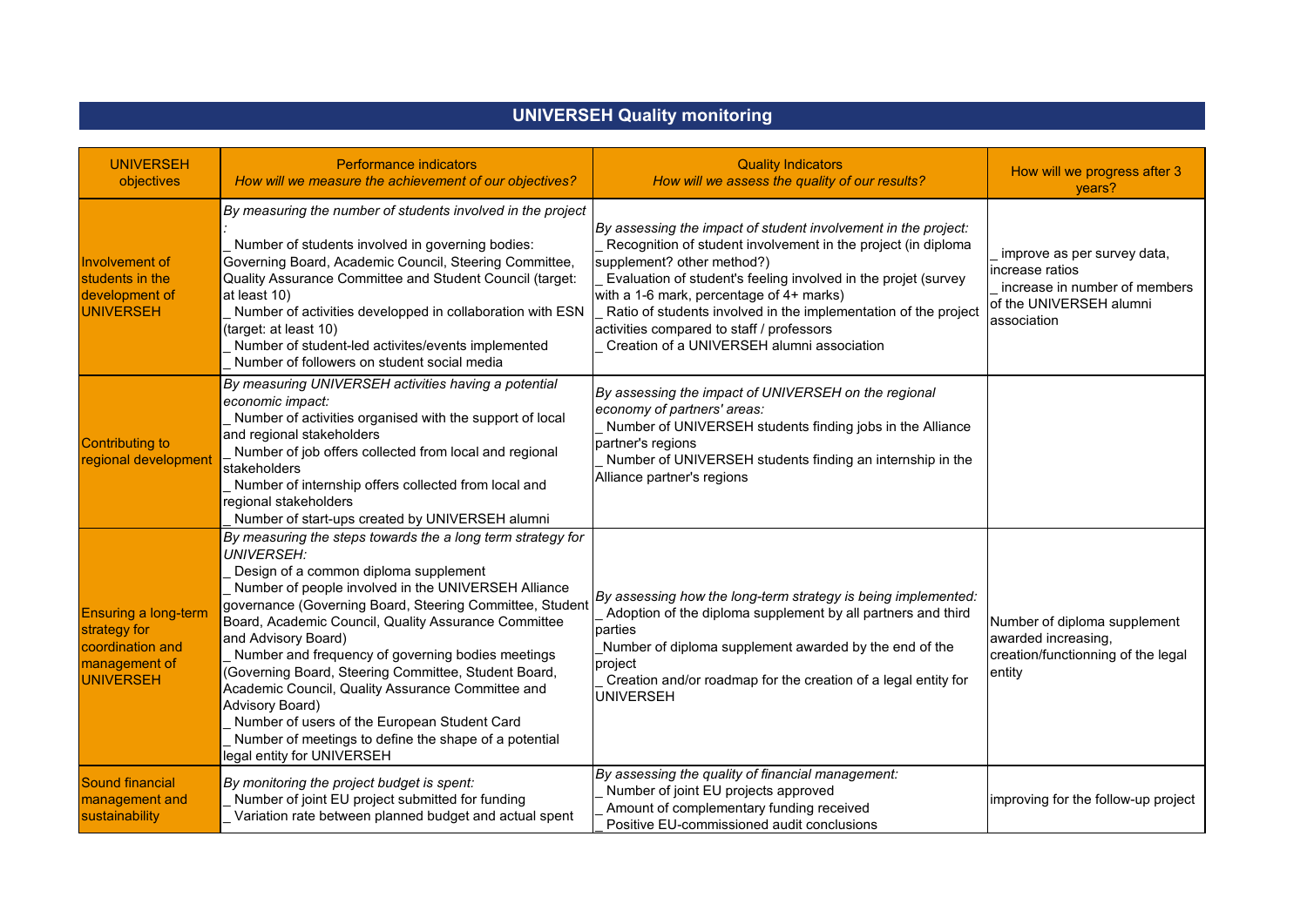| Acting as role-model<br>for other HEI                                                                        | By measuring the activities aiming at increasing the visibility<br>of UNIVERSEH in the education and space communities in<br>Europe :<br>Number of external events attended by project partners to<br>present UNIVERSEH<br>Number of non-partner HEIs attending UNIVERSEH<br>events                                                                                                                                                                                                                                                            | By assessing the attractiveness of the UNIVERSEH<br>project/alliance:<br>Interest of HEIs to join the UNIVERSEH alliance (call for<br>further funding in 2023)<br>Relevance of new partners (complementarity with existing<br>Alliance Alliance, partners from countries with a high spend<br>profile in space research (contribution to ESA budget))                                                                                                                                                                                                                                                                  |                                                                                                 |
|--------------------------------------------------------------------------------------------------------------|------------------------------------------------------------------------------------------------------------------------------------------------------------------------------------------------------------------------------------------------------------------------------------------------------------------------------------------------------------------------------------------------------------------------------------------------------------------------------------------------------------------------------------------------|------------------------------------------------------------------------------------------------------------------------------------------------------------------------------------------------------------------------------------------------------------------------------------------------------------------------------------------------------------------------------------------------------------------------------------------------------------------------------------------------------------------------------------------------------------------------------------------------------------------------|-------------------------------------------------------------------------------------------------|
| <b>Enhancing student,</b><br>staff and researcher<br>mobility within the<br><b>Alliance</b>                  | By measuring the activities promoting mobility for staff and<br>students:<br>Number of events organised to promote staff mobility in<br>partner universities (target: at least 15)<br>Number of staff mobility within the alliance (target: 100 for<br>2022-23 and 150 for 2023-24)<br>Number of joint staff seminars organised within the<br>alliance<br>Number of events organised to promote student mobility<br>(target: at least 30)<br>Number of student mobility within the alliance (target: 4000<br>for 2022-23 and 5000 for 2023-24) | By assessing the effectiveness of mobility promotion activities<br>and the satisfaction level of students and staff:<br>Ratio of staff mobility within the alliance (increase)<br>Ratio of student mobility within the alliance (increase)<br>Number of users of the European Student Card<br>Evaluation of student's short-term mobility experience (survey<br>with a 1-6 mark, percentage of 4+ marks)<br>Evaluation of student's long-term mobility experience (survey<br>with a 1-6 mark, percentage of 4+ marks)<br>Evaluation of staff's mobility experience (survey with a 1-6<br>mark, percentage of 4+ marks) | figures increasing after 2023,<br>improving as per survey feedback                              |
| Promoting<br>multilingualism                                                                                 | By measuring the activities promoting multilingualism:<br>Number of events in a language other than English<br>Number of bilingual and bicultural tandems between<br>students created<br>Number of UNIVERSEH students in mobility attending<br>local language classes                                                                                                                                                                                                                                                                          | By assessing the students' attendance in languages classes:<br>Percentage of UNIVERSEH students completing a language<br>course<br>Evaluation of student's satisfaction of language courses<br>(survey with a 1-6 mark, percentage of 4+ marks)                                                                                                                                                                                                                                                                                                                                                                        | figures increasing after 2023,<br>improving as per survey feedback                              |
| <b>Offering multi-</b><br>disciplinary courses to<br>train students for the<br>jobs of today and<br>tomorrow | By measuring the number of UNIVERSEH courses:<br>Number of courses created (target: 10)<br>Number of ECTS of courses created (target: 30)<br>Number of programmes designed (target: 1)<br>Number of students following UNIVERSEH courses<br>Number of faculties involved in designing and delivering<br>courses                                                                                                                                                                                                                                | By assessing the courses quality level and their fittness for<br>purpose:<br>Number of courses with five stars<br>Number of courses with 4 stars<br>Number of courses with 3 stars<br>Satisfaction level of students regarding the teaching quality of<br>the course (survey with a 1-6 mark, percentage of 4+ marks)<br>Level of completion of the matrix                                                                                                                                                                                                                                                             | Number of programmes created<br>and implemented increasing,<br>improving as per survey feedback |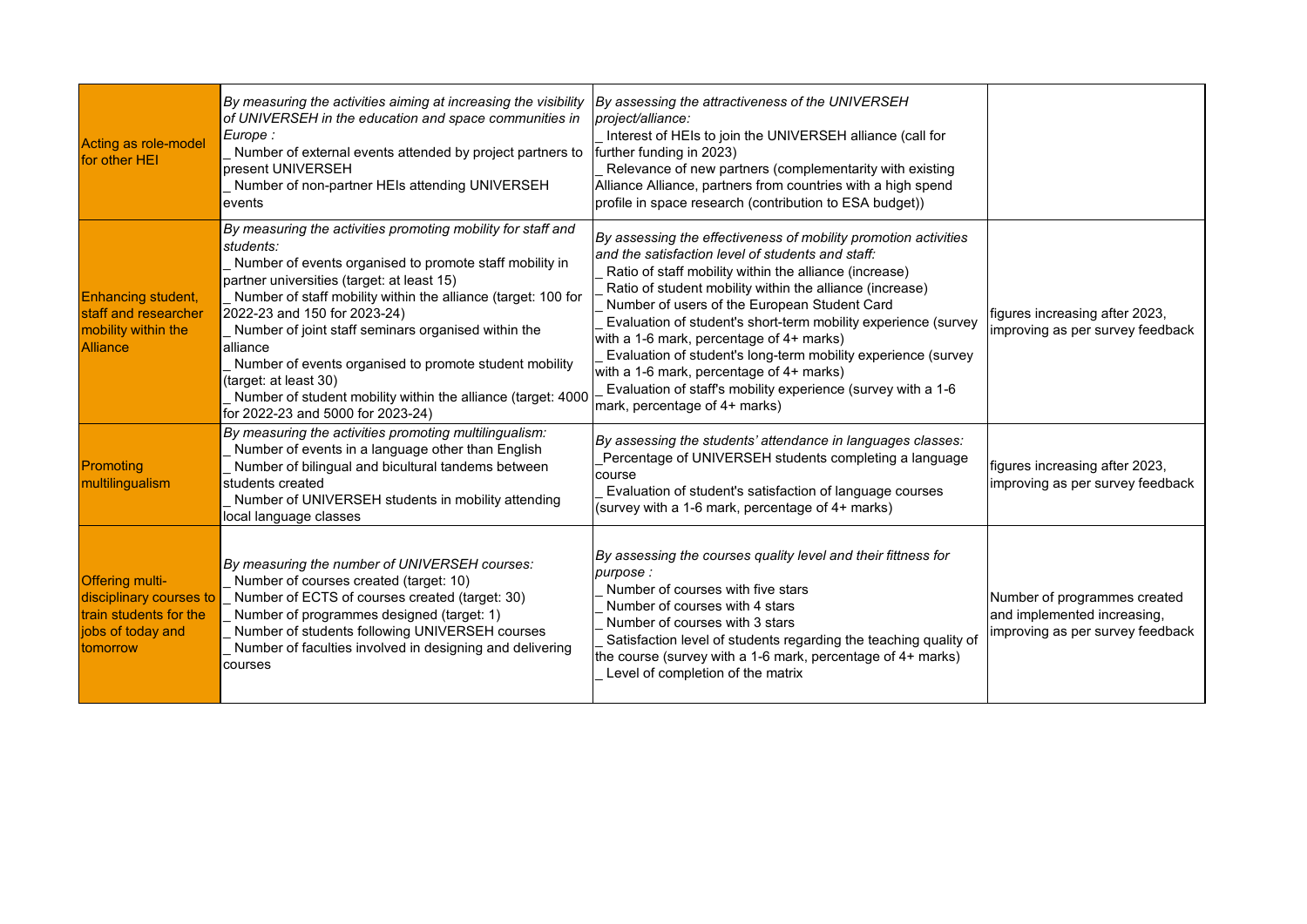| <b>Developing innovative</b><br>approaches to<br>teaching and learning         | By measuring the activities promoting innovative<br>approaches to teaching and learning as defined in the stars<br>on active learning techniques and digital content in the 5-<br>star rating guidelines document, annexed to the QMT):<br>Number of courses involving innovative pedagogical<br>method (i.e. having stars on active learning content and<br>digital content)<br>Number of pilot actions implemented to test an innovative<br>learning method<br>Number of students involved in the development of<br>innovative approaches to teaching and learning<br>Number of teachers involved in the development of<br>innovative approaches to teaching and learning<br>Number of workshops or webinars delivered on innovative<br>learning and UNIVERSEH courses<br>Number of live participants in the workshops or webinars<br>Number of views of the recorded webinars<br>List of the innovative methods used | By assessing the quality and attractiveness of UNIVERSEH<br>courses:<br>Satisfaction level of teachers regarding the attractiveness of<br>the course (survey with a 1-6 mark, percentage of 4+ marks)<br>Satisfaction level of students regarding the teaching quality of<br>the course (survey with a 1-6 mark, percentage of 4+ marks)                                                        | questionnaires from employers -<br>feedback on employing<br>UNIVERSEH alumni, improving as<br>per survey feedback                                         |
|--------------------------------------------------------------------------------|-------------------------------------------------------------------------------------------------------------------------------------------------------------------------------------------------------------------------------------------------------------------------------------------------------------------------------------------------------------------------------------------------------------------------------------------------------------------------------------------------------------------------------------------------------------------------------------------------------------------------------------------------------------------------------------------------------------------------------------------------------------------------------------------------------------------------------------------------------------------------------------------------------------------------|-------------------------------------------------------------------------------------------------------------------------------------------------------------------------------------------------------------------------------------------------------------------------------------------------------------------------------------------------------------------------------------------------|-----------------------------------------------------------------------------------------------------------------------------------------------------------|
| <b>Supporting</b><br>entrepreneurship and<br>innovation mind-set<br>and skills | By measuring the activities promoting entreprenneurship<br>and innovation skills:<br>Number of entrepreneurship courses within the alliance<br>Number of practical entreprenneurship activities<br>(hackathons etc)<br>Number of UNIVERSEH students attending European<br>hackathon or similar practical entreprenneurship activities<br>and contests<br>Number of students attending entrepreneurship courses<br>within the alliance                                                                                                                                                                                                                                                                                                                                                                                                                                                                                   | By assessing the quality of entreprenneurship courses:<br>Satisfaction level of students regarding the teaching quality of<br>entrepreneurship courses (survey with a 1-6 mark, percentage<br>of $4+$ marks)                                                                                                                                                                                    | ratio figures improving, improving<br>as per survey feedback                                                                                              |
| <b>Developing university-</b><br>business cooperation                          | By measuring the activities aiming at developping university-<br>business cooperation:<br>Number of businesses involved in UNIVERSEH activities<br>(target: 25)<br>Number of activities developped in collaboration with<br>businesses (target: 10)                                                                                                                                                                                                                                                                                                                                                                                                                                                                                                                                                                                                                                                                     | By assessing the attractiveness of UNIVERSEH to businesses:<br>Number of businesses supporting UNIVERSEH application<br>for further funding in 2023<br>Creation of a UNIVERSEH Club for businesses<br>Number, type and location of members of the UNIVERSEH<br>Club<br>Satisfaction level of businesses taking part in UNIVERSEH<br>activities (survey with a 1-6 mark, percentage of 4+ marks) | number of businesses involved in<br>UNIVERSEH club increasing,<br>roadmap of business involvement<br>in funding the sustainability of<br><b>UNIVERSEH</b> |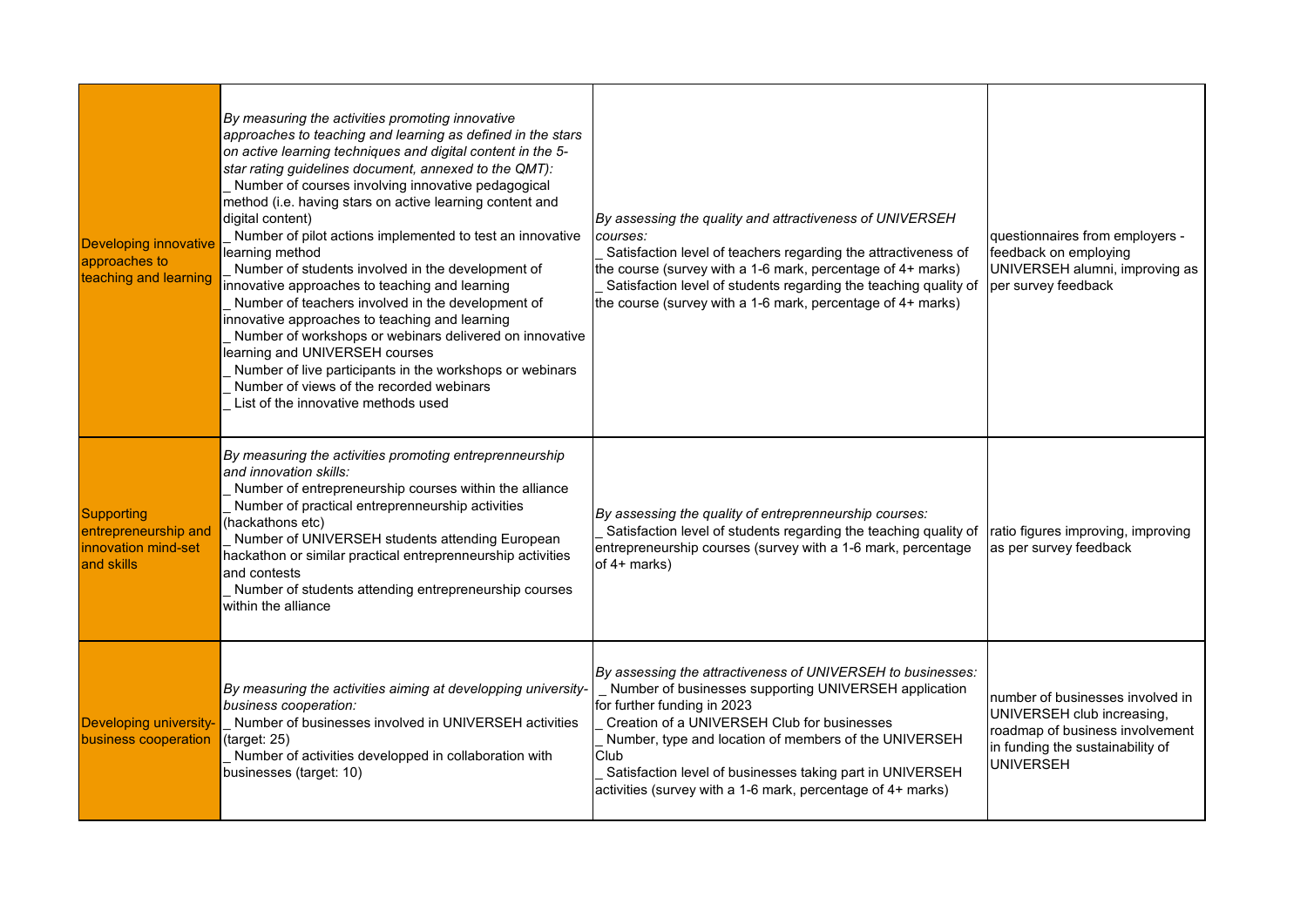| <b>Making UNIVERSEH</b><br>inclusive and more<br>connected to society | By measuring the activities aiming at improving the<br>inclusiveness of UNIVERSEH:<br>Number of women involved in WP management<br>Number of female students doing a mobility within the<br>alliance<br>Number of students with a disability doing a mobility within<br>the alliance<br>Number of female staff doing a mobility within the alliance<br>Number of events organised by partners aimed at the<br>general public (i.e. aimed at non-professional people outside<br>the existing alliance)<br>Number of newspapers articles published on UNIVERSEH | By assessing the inclusiveness of UNIVERSEH:<br>Ratio of women involved in WP management<br>Ratio of women within the students doing a mobility within the<br>alliance<br>Ratio of women within the staff doing a mobility within the<br>alliance<br>Satisfaction level of students with specific needs regarding<br>their mobility experience (survey with a 1-6 mark, percentage of<br>$4+$ marks) | limproving as per survey feedback,<br>ratio figures improving, adding new<br>stats once we have a more<br>significant number of UNIVERSEH<br>students and courses (Ratio of<br>start-ups created by women, ratio<br>of start-ups created by<br>UNIVERSEH alumni from<br>disadvantaged backgrounds;<br>Number of female students<br>attending entrepreneurship<br>courses and practical<br>entreprenneurship activities;<br>Number of students from<br>disadvantaged background<br>attending entrepreneurship<br>courses and practical<br>entreprenneurship activities) |
|-----------------------------------------------------------------------|---------------------------------------------------------------------------------------------------------------------------------------------------------------------------------------------------------------------------------------------------------------------------------------------------------------------------------------------------------------------------------------------------------------------------------------------------------------------------------------------------------------------------------------------------------------|------------------------------------------------------------------------------------------------------------------------------------------------------------------------------------------------------------------------------------------------------------------------------------------------------------------------------------------------------------------------------------------------------|------------------------------------------------------------------------------------------------------------------------------------------------------------------------------------------------------------------------------------------------------------------------------------------------------------------------------------------------------------------------------------------------------------------------------------------------------------------------------------------------------------------------------------------------------------------------|
|-----------------------------------------------------------------------|---------------------------------------------------------------------------------------------------------------------------------------------------------------------------------------------------------------------------------------------------------------------------------------------------------------------------------------------------------------------------------------------------------------------------------------------------------------------------------------------------------------------------------------------------------------|------------------------------------------------------------------------------------------------------------------------------------------------------------------------------------------------------------------------------------------------------------------------------------------------------------------------------------------------------------------------------------------------------|------------------------------------------------------------------------------------------------------------------------------------------------------------------------------------------------------------------------------------------------------------------------------------------------------------------------------------------------------------------------------------------------------------------------------------------------------------------------------------------------------------------------------------------------------------------------|

Note: This list of indicators is intended for the whole duration of the project and therefore, in line with the work plan proposed in the application, some of these indicators will only be relevant for Year 3 of the project. The target indicated are the ones set in the project proposal. The indicators are set at the UNIVERSEH Alliance level and aim at identifying the activities implemented by project partners and third parties in the framework of the agreed project proposal.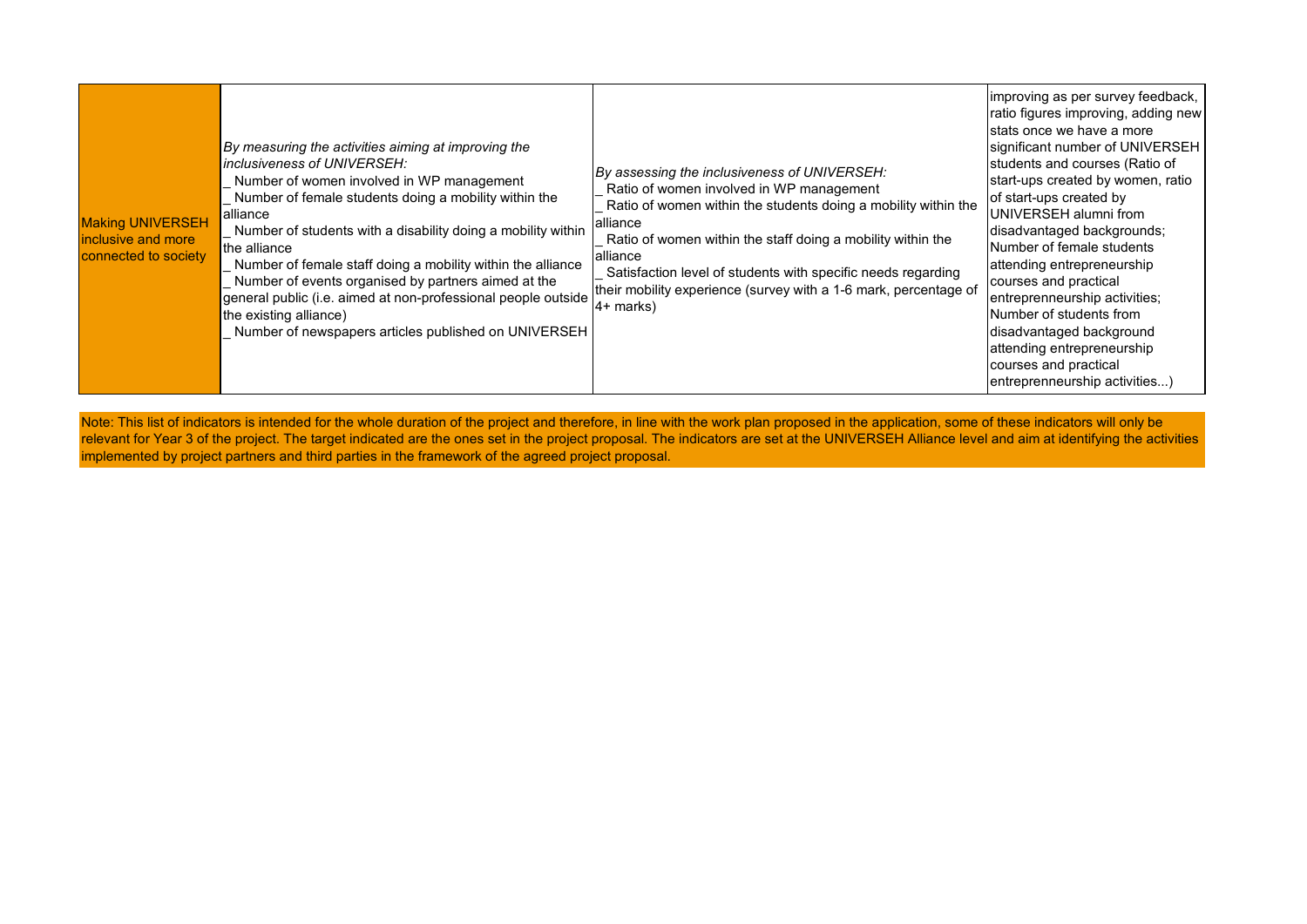## **UNIVERSEH Quality Assurance Performance indicators** *How will we measure the achievement of our objectives?*

| <b>UNIVERSEH</b><br>objectives                                        | <b>Indicators</b>                                                                                                                                                                              | Who is responsible for data collection? |
|-----------------------------------------------------------------------|------------------------------------------------------------------------------------------------------------------------------------------------------------------------------------------------|-----------------------------------------|
| Involvement of<br>students in the                                     | Number of students involved in governing bodies:<br>Governing Board, Academic Council, Steering Committee,<br>Quality Assurance Committee (target: at least 10)                                | <b>WP1 Leader</b>                       |
| development of<br>UNIVERSEH                                           | Number of activities developped in collaboration with ESN<br>(target: at least 10)                                                                                                             | <b>All WP Leaders</b>                   |
|                                                                       | Number of student-led activites/events implemented                                                                                                                                             | <b>All WP Leaders</b>                   |
|                                                                       | Number of followers on student social media                                                                                                                                                    | <b>Student Council Chair</b>            |
|                                                                       | Number of activities organised with the support of local<br>and regional stakeholders                                                                                                          | All WP Leaders                          |
| <b>Contributing to</b><br>regional development                        | Number of job offers collected from local and regional<br>stakeholders                                                                                                                         | <b>WP5 Leader</b>                       |
|                                                                       | Number of internship offers collected from local and<br>regional stakeholders                                                                                                                  | <b>WP5 Leader</b>                       |
|                                                                       | Number of start-ups created by UNIVERSEH alumni                                                                                                                                                | <b>WP5 Leader</b>                       |
|                                                                       | Design of a common diploma supplement                                                                                                                                                          | <b>WP3 Leader</b>                       |
| <b>Ensuring a long-term</b>                                           | Number of people involved in the UNIVERSEH Alliance<br>governance (Governing Board, Steering Committee, Student<br>Board, Academic Council, Quality Assurance Committee<br>and Advisory Board) | <b>WP1 Leader</b>                       |
| strategy for<br>coordination and<br>management of<br><b>UNIVERSEH</b> | Number and frequency of governing bodies meetings<br>(Governing Board, Steering Committee, Student Board,<br>Academic Council, Quality Assurance Committee and<br><b>Advisory Board)</b>       | <b>WP1 Leader</b>                       |
|                                                                       | Number of users of the European Student Card                                                                                                                                                   | <b>WP2 Leader</b>                       |
|                                                                       | Number of meetings to define the shape of a potential<br>legal entity for UNIVERSEH                                                                                                            | <b>WP1 Leader</b>                       |
| <b>Sound Tinancial</b>                                                | Number of joint EU project submitted for funding                                                                                                                                               | <b>WP1 Leader</b>                       |
| management and<br>sustainability                                      | Variation rate between planned budget and actual spent                                                                                                                                         | <b>WP1 Leader</b>                       |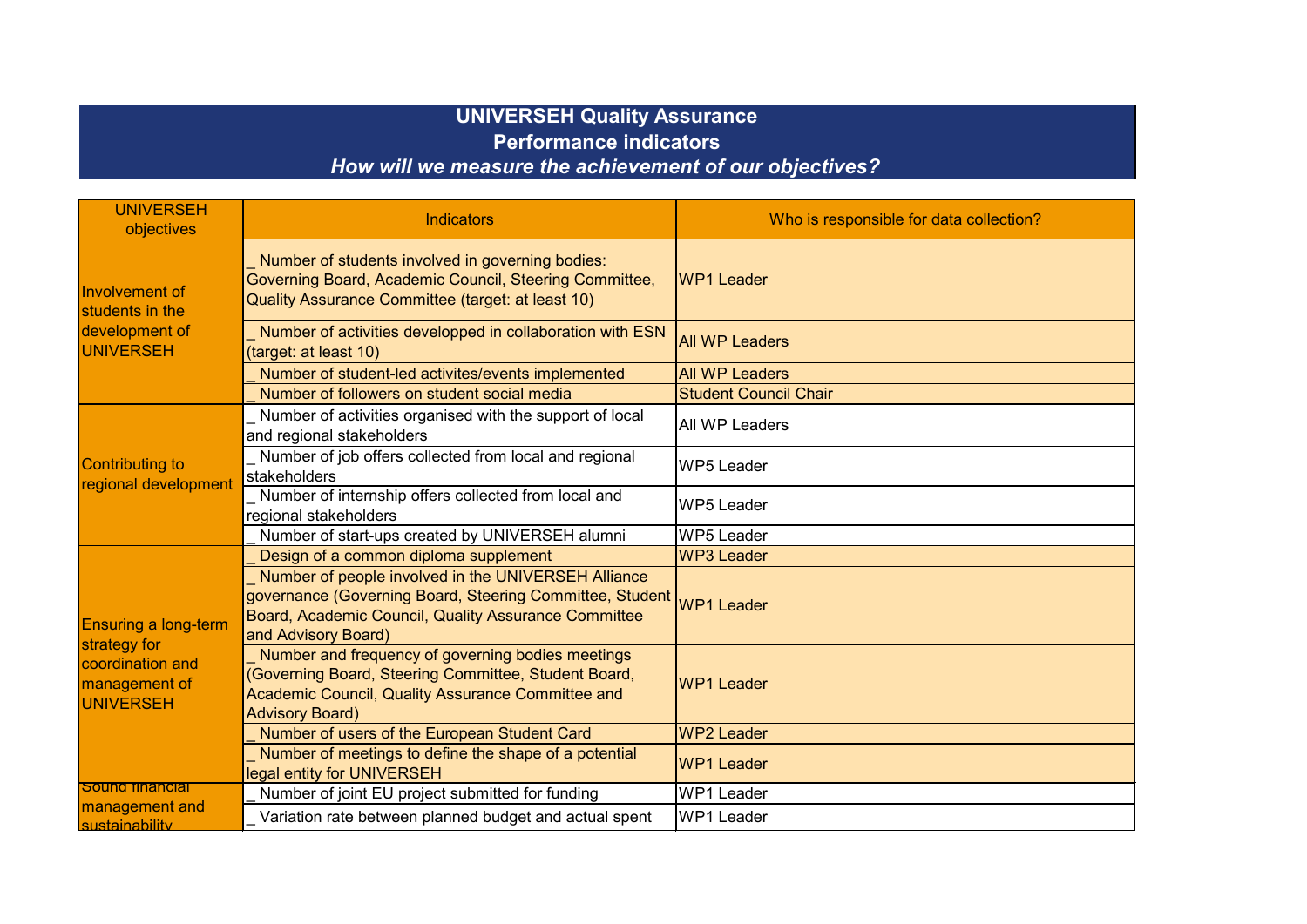| Acting as role-model<br>for other HEI             | Number of external events attended by project partners to<br>present UNIVERSEH                                                    | <b>All WP Leaders</b> |
|---------------------------------------------------|-----------------------------------------------------------------------------------------------------------------------------------|-----------------------|
|                                                   | Number of non-partner HEIs attending UNIVERSEH<br>events                                                                          | <b>All WP Leaders</b> |
|                                                   | Number of events organised to promote staff mobility in<br>partner universities (target: at least 15)                             | WP2 Leader            |
| <b>Enhancing student,</b>                         | Number of staff mobility within the alliance (target: 100 for<br>2022-23 and 150 for 2023-24)                                     | <b>WP2 Leader</b>     |
| staff and researcher<br>mobility within the       | Number of joint staff seminar organised within the alliance                                                                       | <b>WP2 Leader</b>     |
| <b>Alliance</b>                                   | Number of events organised to promote student mobility<br>(target: at least 30)                                                   | <b>WP2 Leader</b>     |
|                                                   | Number of student mobility within the alliance (target: 4000)<br>for 2022-23 and 5000 for 2023-24)                                | WP2 Leader            |
|                                                   | Number of events in a language other than English                                                                                 | <b>All WP Leaders</b> |
| Promoting<br>multilingualism                      | Number of bilingual and bicultural tandems between<br>students created                                                            | <b>WP2 Leader</b>     |
|                                                   | Number of UNIVERSEH students in mobility attending<br>local language classes                                                      | <b>WP2 Leader</b>     |
|                                                   | Number of courses created (target: 10)                                                                                            | <b>WP3 Leader</b>     |
| <b>Offering multi-</b>                            | Number of ECTS of courses created (target: 30)                                                                                    | <b>WP3 Leader</b>     |
| disciplinary courses to<br>train students for the | Number of programmes designed (target: 1)                                                                                         | <b>WP3 Leader</b>     |
| jobs of today and                                 | Number of students following UNIVERSEH courses                                                                                    | <b>WP3 Leader</b>     |
| tomorrow                                          | Number of faculties involved in designing and delivering<br>courses                                                               | <b>WP3 Leader</b>     |
|                                                   | Number of courses involving innovative pedagogical<br>method (i.e having stars on active learning content and<br>digital content) | <b>WP3 Leader</b>     |
|                                                   | Number of pilot actions implemented to test an innovative<br>learning method                                                      | <b>WP4 Leader</b>     |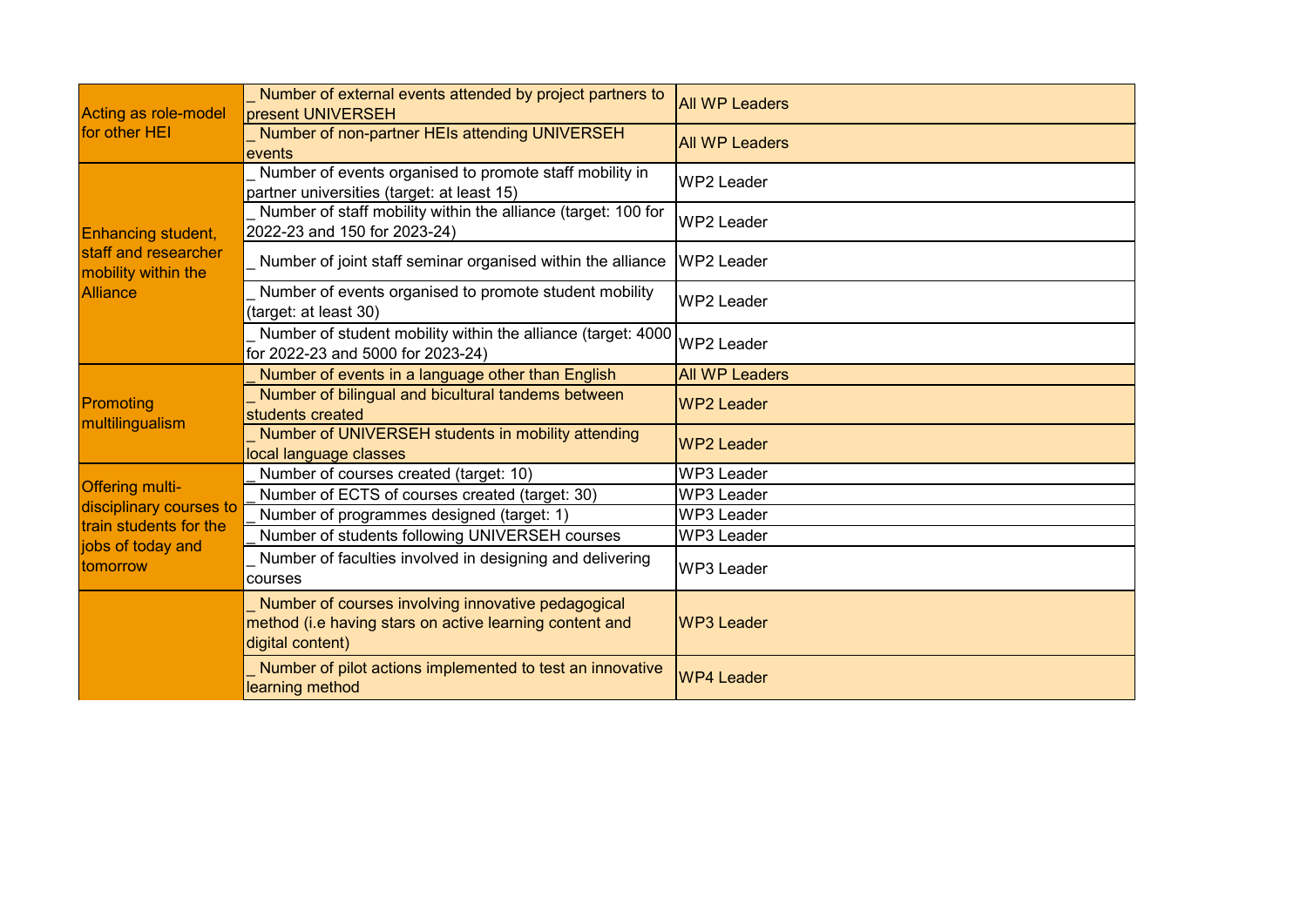| <b>Developing innovative</b>                              | Number of students involved in the development of<br>innovative approaches to teaching and learning                            | <b>WP4 Leader</b>          |
|-----------------------------------------------------------|--------------------------------------------------------------------------------------------------------------------------------|----------------------------|
| approaches to<br>teaching and learning                    | Number of teachers involved in the development of<br>innovative approaches to teaching and learning                            | <b>WP4 Leader</b>          |
|                                                           | Number of workshops or webinars delivered                                                                                      | <b>WP3 and WP4 Leaders</b> |
|                                                           | Number of live participants in the workshops or webinars                                                                       | <b>WP4 Leader</b>          |
|                                                           | Number of views of the recorded webinars                                                                                       | <b>WP7 Leader</b>          |
|                                                           | List of the innovative methods used                                                                                            | <b>WP4 Leader</b>          |
|                                                           | Number of entrepreneurship courses within the alliance                                                                         | <b>WP5 Leader</b>          |
| Supporting                                                | Number of practical entreprenneurship activities<br>(hackathons etc)                                                           | <b>WP5 Leader</b>          |
| entrepreneurship and<br>innovation mind-set<br>and skills | Number of students attending entrepreneurship courses<br>within the alliance                                                   | <b>WP5 Leader</b>          |
|                                                           | Number of UNIVERSEH students attending European<br>hackathon or similar practical entreprenneurship activities<br>and contests | <b>WP5 Leader</b>          |
| <b>Developing university-</b>                             | Number of businesses involved in UNIVERSEH activities<br>(target: 25)                                                          | <b>All WP Leaders</b>      |
| business cooperation                                      | Number of activities developped in collaboration with<br>businesses (target: 10)                                               | <b>All WP Leaders</b>      |
|                                                           | Number of women involved in WP management                                                                                      | <b>WP1 Leader</b>          |
|                                                           | Number of female students doing a mobility within the<br>alliance                                                              | <b>WP2 Leader</b>          |
|                                                           | Number of students with a disability doing a mobility within<br>the alliance                                                   | <b>WP2 Leader</b>          |
| <b>Making UNIVERSEH</b>                                   | Number of female staff doing a mobility within the alliance                                                                    | <b>WP2 Leader</b>          |
| inclusive and more<br>connected to society                | Number of events aimed at the general public                                                                                   | All WP Leaders             |
|                                                           | Number of newspapers articles published on UNIVERSEH WP7 Leader                                                                |                            |
|                                                           | Number of female students attending entrepreneurship<br>courses within the alliance                                            | <b>WP5 Leader</b>          |
|                                                           | Number of female students attending practical<br>entreprenneurship activities (hackathons etc)                                 | <b>WP5 Leader</b>          |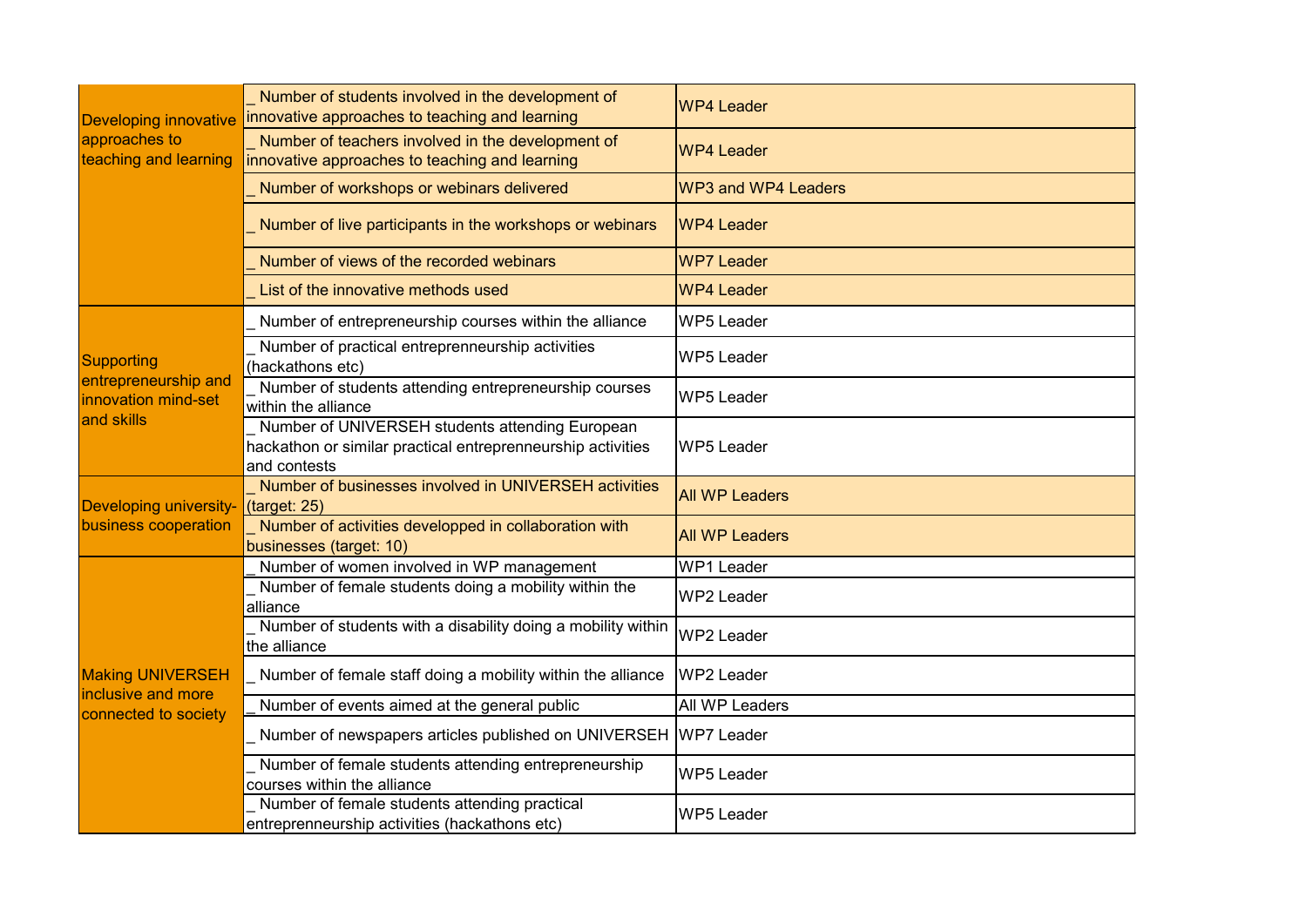## **UNIVERSEH Quality Assurance Quality indicators** *How will we assess the quality of our results?*

| <b>UNIVERSEH</b><br>objectives                        | <b>Indicators</b>                                                                                            | Who is responsible for data collection? |
|-------------------------------------------------------|--------------------------------------------------------------------------------------------------------------|-----------------------------------------|
|                                                       | Recognition of student involvement in the project (in<br>diploma supplement? other method?)                  | <b>WP1 Leader</b>                       |
| Involvement of<br>students in the                     | Evaluation of student's feeling involved in the projet<br>(survey with a 1-6 mark, percentage of 4+ marks)   | All WP Leaders + Student Council Chair  |
| development of<br>UNIVERSEH                           | Ratio of students involved in the implementation of the<br>project activities compared to staff / professors | All WP Leaders + Student Council Chair  |
|                                                       | Creation of a UNIVERSEH alumni association                                                                   | <b>Student Council Chair</b>            |
| <b>Contributing to</b><br>regional development        | Number of UNIVERSEH students finding jobs in the<br>partner's area                                           | <b>WP5 Leader</b>                       |
|                                                       | Number of UNIVERSEH students finding an internship in<br>the partner's area                                  | <b>WP5 Leader</b>                       |
| <b>Ensuring a long-term</b><br>strategy for           | Adoption of the diploma supplement by all partners and<br>third parties                                      | <b>WP1 Leader</b>                       |
| coordination and<br>management of<br><b>UNIVERSEH</b> | Number of diploma supplement awarded by the end of the<br>project                                            | <b>WP3 Leader</b>                       |
|                                                       | Creation and/or roadmap for the creation of a legal entity<br>for UNIVERSEH                                  | <b>WP1 Leader</b>                       |
| <b>Sound financial</b>                                | Number of joint EU projects approved                                                                         | <b>WP1 Leader</b>                       |
| management and                                        | Amount of complementary funding received                                                                     | <b>WP1 Leader</b>                       |
| sustainability                                        | Positive audit conclusions                                                                                   | <b>WP1 Leader</b>                       |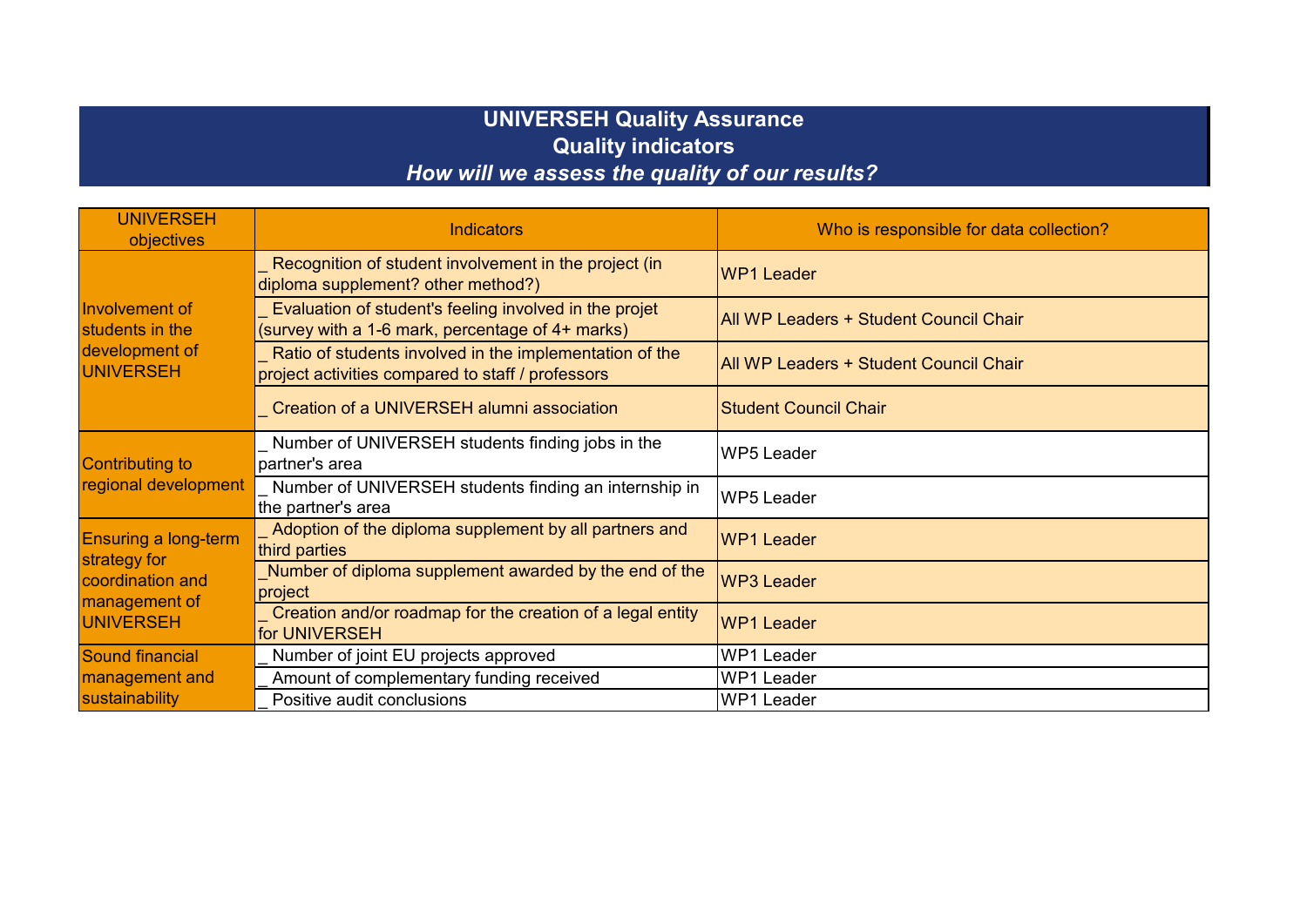|                                                                        | Interest of HEIs to join the UNIVERSEH alliance (call for<br>further funding in 2023)                                                                                     | <b>WP1 Leader</b>       |
|------------------------------------------------------------------------|---------------------------------------------------------------------------------------------------------------------------------------------------------------------------|-------------------------|
| Acting as role-model<br>for other HEI                                  | Relevance of new partners (complementarity with existing<br>Alliance, partners from countries with a high spend profile in<br>space research (contribution to ESA budget) | <b>WP1 Leader</b>       |
|                                                                        | Ratio of staff mobility within the alliance (increase)                                                                                                                    | <b>WP2 Leader</b>       |
|                                                                        | Ratio of student mobility within the alliance (increase)                                                                                                                  | <b>WP2 Leader</b>       |
| Enhancing student,                                                     | Number of users of the European Student Card                                                                                                                              | <b>WP2 Leader</b>       |
| staff and researcher<br>mobility within the                            | Evaluation of student's short-term mobility experience<br>(survey with a 1-6 mark, percentage of 4+ marks)                                                                | <b>WP2 Leader</b>       |
| <b>Alliance</b>                                                        | Evaluation of student's long-term mobility experience<br>(survey with a 1-6 mark, percentage of 4+ marks)                                                                 | <b>WP2 Leader</b>       |
|                                                                        | Evaluation of staff's mobility experience (survey with a 1-6<br>mark, percentage of 4+ marks)                                                                             | <b>WP2 Leader</b>       |
| Promoting                                                              | Percentage of UNIVERSEH students completing a<br>language course                                                                                                          | <b>WP2 Leader</b>       |
| multilingualism                                                        | Evaluation of student's satisfaction of language courses<br>(survey with a 1-6 mark, percentage of 4+ marks)                                                              | <b>WP2 Leader</b>       |
|                                                                        | Number of courses with five stars                                                                                                                                         | <b>WP3 Leader</b>       |
| <b>Offering multi-</b>                                                 | Number of courses with 4 stars                                                                                                                                            | <b>WP3 Leader</b>       |
| disciplinary courses to                                                | Number of courses with 3 stars                                                                                                                                            | <b>WP3 Leader</b>       |
| train students for the<br>jobs of today and<br>tomorrow                | Satisfaction level of students regarding the teaching<br>quality of the course (survey with a 1-6 mark, percentage of<br>4+ marks)                                        | <b>WP3 Leader</b>       |
|                                                                        | Level of completion of the matrix                                                                                                                                         | <b>WP3 Leader</b>       |
| <b>Developing innovative</b><br>approaches to<br>teaching and learning | Satisfaction level of teachers regarding the attractiveness<br>of the course (survey with a 1-6 mark, percentage of 4+<br>marks)                                          | WP3 Leader + WP4 Leader |
|                                                                        | Satisfaction level of students regarding the teaching<br>quality of the course (survey with a 1-6 mark, percentage of<br>4+ marks)                                        | WP3 Leader + WP4 Leader |